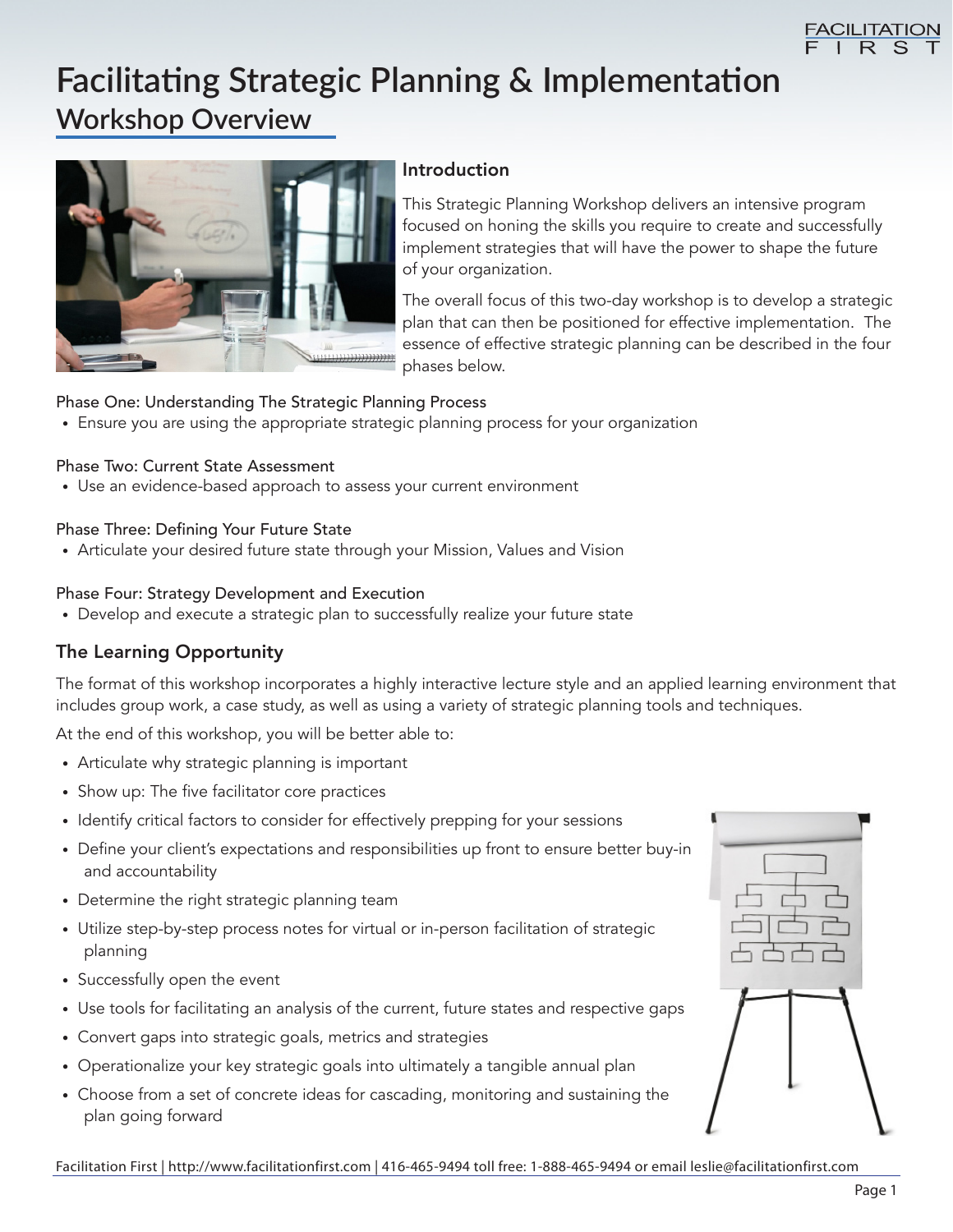

# **Strategic Planning & Implementation**

### **Agenda & Outcomes**



#### Phase One: Understanding The Strategic Planning Process

This phase focuses on providing you with a general foundation to develop the strategic plan. The session introduces the various elements of the process and will build your skills to customize the process for your firm's specific needs. Although the general approach to strategic planning is consistent regardless of your organization's size, industry or maturity, execution of the strategic planning process can vary significantly. The goal of this phase is to provide you with insight into how to develop the most effective strategic planning process for your firm.

#### Phase One Key Learnings

- Defining the role of the Leadership Team, Board and Senior Managers in your strategic planning process
- Identifying why, when and how to engage stakeholders throughout the strategic planning process
- Ensuring your strategic planning process is powerful enough to guide the future of your organization
- Developing a process that does not end with the publishing of your strategic plan, but instead continues throughout the life of the strategy

#### Phase Two: Current State Assessment

The goal of any strategic planning exercise is to identify the strategic direction in which your firm will be travelling over the next stage of its development. This strategic direction must be developed through an evidence-based approach by analyzing your current environment. Through the introduction of various stakeholder engagement methods and research methodologies, participants will learn how to assess their organization's internal and external environment.

This module will also teach participants to take the data collected from this environmental scan and articulate the key findings into a S.W.O.T. analysis (Strengths, Weaknesses, Opportunities, Threats). A case study or case examples will be utilized to further help participants develop a S.W.O.T. analysis in order to highlight the key issues and inform the development of strategic options in an organization's Strategic Planning Process.

#### Phase Two Key Learnings

- How to identify the internal strengths and weaknesses of your organization relative to customers' expectations and competitors actions
- Evaluating the external environment to understand issues that pose a potential threat to your firm and those that present an opportunity to enhance the success of your organization
- How to use all the data to prioritize your key strategic issues



Facilitation First | http://www.facilitationfirst.com | 416-465-9494 toll free: 1-888-465-9494 or email leslie@facilitationfirst.com